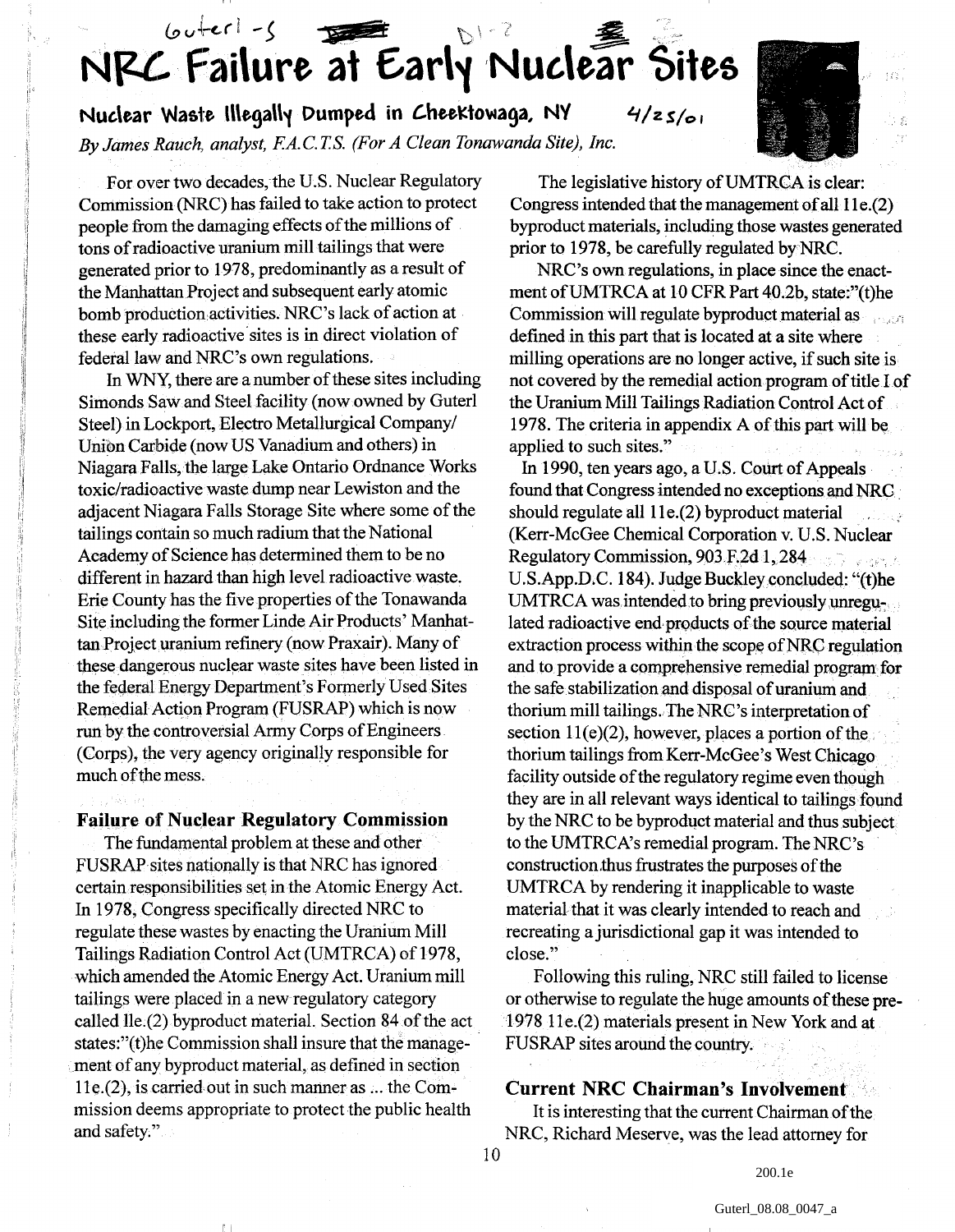Kerr-McGee in this case. F.A.C.T.S. (For A Clean Tonawanda Site), Inc.'s 1998 suit, requesting the U.S. District Court for the Western District of N.Y. to issue a declaration that NRC has jurisdiction to regulate Tonawanda's FUSRAP wastes, was dismissed this past June under the discretion of Judge Elfvin over a venue technicality. Also in 1998, the Natural Resource Defense Council filed a petition asking NRC to regulate FUSRAP lle.(2) wastes. The petition was dismissed by NRC.

Last February, Idaho's Snake River Alliance and EnviroCare of Utah each brought additional petitions requesting NRC assume its responsibilities under UMTRCA to license these wastes. Under the serious circumstances, an expedited hearing was requested. On December 13, 2000, NRC again rendered the decision that it will not assume its legal obligation to regulate the FUSRAP materials. This past spring, in a March letter to Utah's Senator Bennett, Chairman Meserve had indicated that NRC would need more money from Congress before NRC would assume this responsibility.

#### **Army Corps of Engineers Fouls** Up

**\***

Today, two years after Congress transferred funding for the FUSRAP from the Energy Department to the U.S. Army Corps of Engineers and one year after Congress directed that the program be implemented under CERCLA (Superfund law), the Corps is heavily involved in improper waste disposal to reduce program costs. The Corps defends its implementation of CERCLA remediations at FUSRAP sites - whereby



**NUCLEAR** WASTE ILLEGALLY DUMPED in Cheektowaga, NY Solid Waste Landfill. Courtesy of Donna Hosmer.

applicable NRC, EPA and state regulations and policies are ignored - as being justified by these two Congressional budget directives.

As a result the Corps is mired in controversy. Community and environmental groups and agency officials are protesting its flawed "cleanups". Last summer, California's Senator Barbara Boxer protested the illegal disposal of thousands of tons of 1 **le.(2)** material from Tonawanda's Linde Building 30 at a Safety-Kleen facility in Buttonwillow, California. A Washington Post expose of the Congressmen involved in the transfer of the FUSRAP program from the Energy Department to the Army Corps resulted in a scheduled, then delayed, Congressional hearing into the Corps' improper dumping. The much-needed investigative hearing has still not been held.

Meanwhile, the Corps continues to ship tens of thousands of cubic yards of contaminated soils and debris from the Tonawanda site properties for disposal at the already problematic International Uranium Corporation mill site in Blanding, Utah under a sham "alternative feed material" scheme.

#### Corps **Illegally** Dumps Nuke Waste **in** NY

Late this summer a NYS official told F.A.C.T.S. that 25 tons of radioactive debris from Linde's Bldg. 30 were illegally dumped in IWS's Schultz Landfill in Cheektowaga, NY, a facility located just east of **Buffalo.** This was apparently done without the approval of NY State. The NYS Department of Environmental Conservation (DEC) had previously entered into a Memorandum of Understanding with the Corps con-

taining provisions for cooperation with the Corps in its actions at the NYS FUSRAP sites, including remuneration for specified DEC services provided.

This previously undisclosed action by the Corps belatedly prompted DEC's Director of the Bureau of Radiation & Hazardous Sites Management, Paul Merges, to establish an emergency • regulation. The regulation temporarily amended the state's Part 380 radioactive discharge regulations in an attempt to stave off more illegal disposal of FUSRAP wastes by the Corps in NYS landfills. This emergency regulation was effective July 31,2000 for a period of 90 days. Dr. Merges has told F.A.C.T.S. that no action is contemplated to correct